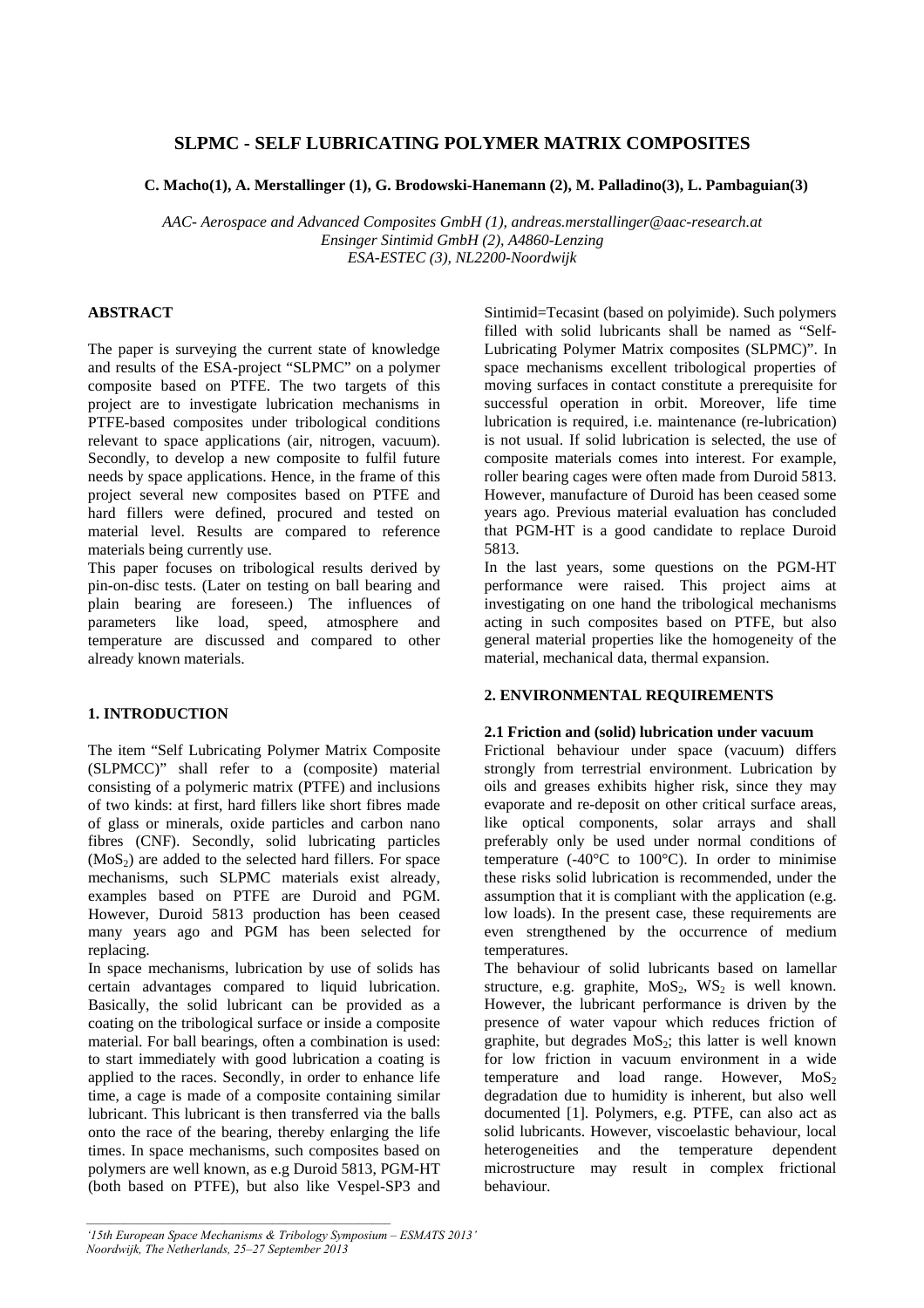### **2.2 Rationale for selection of fillers**

Main Objective in PTFE-composites is to optimise the wear of the PTFE itself towards lowest friction combined with appropriate wear. A certain wear is needed to enable the formation of a transfer film, which is needed for low friction (and that will also lower the wear). Using pure PTFE would lead to lowest friction but also to excessive wear, being unacceptable for space applications. A second aspect is the appearance of the transfer film. There is still an ongoing discussion on the optimum characteristics of such a transfer film.

The hard fillers are necessary to steer this wear process in terms of shape of transfer film and of its amount. Acc. to literature [2] hard fillers reduce sub-surface deformation and "crack propagation". [3] report that the shape of fillers steer the shape of the transfer film, round fillers are reported to allow a thicker transfer film accompanied by too high wear. Long fillers like glass fibres are preferred for thin transfer film. However, they may lead to scratching of the counter part. In order to overcome this risk of scratching a solid lubricant is added  $(MoS<sub>2</sub>)$ . In materials like Duroid5813 and PGM-HT glass fibres are used in combination with  $MoS<sub>2</sub>$ . However, studies have also tackled other mineral fillers like particles or whiskers.

Following literature and experience from space applications the following filler types were selected for the composites in this study:

- Glass / mineral fibres with varying diameter
- SiO2 particles (same chemistry, but "round")
- $MoS<sub>2</sub>$  in addition to hard fillers

Their respective amounts were selected to be close to materials already in use in space applications.

#### **2.3 Requirements for use of polymers in space**

For use of materials in space, the European Cooperation for Space Standardisation (ECSS) has defined a checklist [4],[5]. However, in the framework of this ESA-Project, as different filler combinations shall be studied, only "core-properties" are investigated i.e.:

- Density and Microstructure
- Outgassing acc to ECSS-O-70-02
- Tensile properties and hardness (ShoreD)
- Thermal expansion
- Friction and wear by Pin-ON-Disc

#### **3 EXPERIMENTAL**

### **3.1 Materials and manufacturing**

There exists a large number of international manufacturers of PTFE-based composites. Most of the PTFE-based composites are usually produced by Free-Form-Sintering (FFS): the PTFE powder is cold pressed in a mould and afterwards free-form-sintered in an oven. The sintering-process is necessary for the composites to achieve the final strength of the semifinished or finished parts.

Another process for the production of PTFE-based composites is called HCM, Hot Compression Moulding. This high-pressure sintering method is similar to the methods used in powder metallurgy, using a press and heatable moulding dies. The applied pressure and temperature profile has to be adapted to the material processed and to the dimension of the die, since a uniform heat penetration and compaction of the material (composite) is important. This HCM method can produce plates with dimension of for example 1000 mm x 300 mm and thickness of up to 100 mm.

The difference to the FFS process is that the part remains in the mould during the whole process. The HCM process is more complex, time- and cost-intensive and allows better mechanical properties. So this HCM method is rarely used in the manufacturing of PTFE composites. Sintimid Ensinger GmbH has the experience and the equipment for FFS and also for HCM.

About 20 years ago, it was found that PTFE composites produced with the HCM method compared to the FFS method show higher strength and lower porosity. Hence, special PTFE compounds can be produced with this HCM method.

| <b>Designation of</b> | <b>Composition</b>      | <b>Comment on fillers</b>              |
|-----------------------|-------------------------|----------------------------------------|
| grade                 | <b>Fillers in w%</b>    | (size)                                 |
| Pure PTFE             |                         |                                        |
| $C01-25G-10M$         | 25% Gf                  | Glass fibre $\varnothing$ 13µm         |
|                       | 10% MoS <sub>2</sub>    |                                        |
| C02-20G-10M           | 20% Gf                  | Glass fibre $\varnothing$ 13µm         |
|                       | $10\%$ MoS <sub>2</sub> |                                        |
| $C03-15G-10M$         | 15% Gf                  | Glass fibre $\varnothing$ 13µm         |
|                       | 10% MoS <sub>2</sub>    |                                        |
| C09-15M-10M           | 15% Mf                  | Mineral fibre $\varnothing$ 3µm        |
|                       | $10\%$ MoS <sub>2</sub> |                                        |
| $C06-25S-10M$         | 25% SiO <sub>2</sub>    | Particles ⊘1µm                         |
|                       | 10% MoS <sub>2</sub>    |                                        |
| C07-15S-10M           | 15% SiO <sub>2</sub>    | Particles ⊘1µm                         |
|                       | $10\%$ MoS <sub>2</sub> |                                        |
| C10-10C-10M           | 10% CNF                 | Carbon Nano Fibres $\varnothing$ 0,1µm |
|                       |                         |                                        |
| C11-03C-10M           | 03% CNF                 | Carbon Nano Fibres $\varnothing$ 0,1µm |
| Ref-P <sub>2</sub>    | Gf & MoS <sub>2</sub>   | Glass fibre $\varnothing$ 15-25µm      |
| $Ref-F1$              | Gf & MoS <sub>2</sub>   | Glass fibre $\varnothing$ 15-25µm      |
| Ref-duroid5813        | Gf & MoS <sub>2</sub>   | Glass fibre $\varnothing$ < 10 $\mu$ m |

*Table 1: Compositions (C01-C10) manufactured by ENSINGER and selected for testing. Reference materials P2, F1 and Duroid (all Matrix: PTFE, composition for Ref-materials not known, fibre size derived from cross sections)* 

The compositions selected for the study are shown in table 1. All composites labelled "Cxx" were produced by HCM by ENSINGER SINTIMID GmbH. Reference materials were provided by suppliers from Europe (F1) and US (P2) but without detailed information on the composition. (Their general microstructure is not to far from C02/C03 including fibres and  $MoS<sub>2</sub>$  flakes)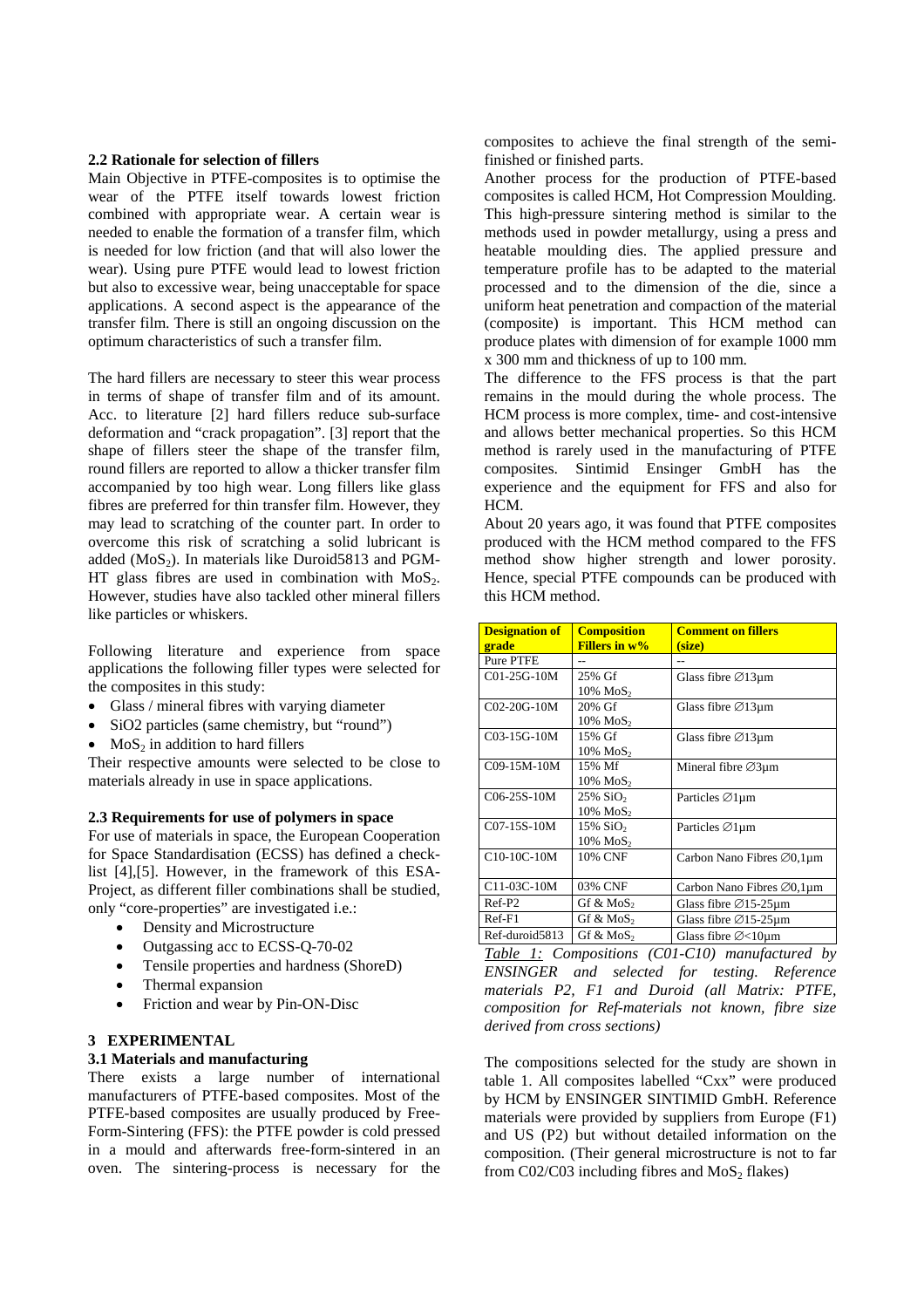The mixing of CNF to PTFE was done by AAC. HCM discs were produced by ENSINGER and samples for tensile, CTE and friction testing were (dry) machined out of semi-finished parts.

### **3.2 Tribological test devices and parameters**

For testing of friction and wear a **High Vacuum Tribometer** based on a Pin-On-Disc configuration was used (Fig.1). Test atmosphere were air, vacuum and nitrogen; the tribometer is capable of running under Martian atmosphere (6mbar of  $CO<sub>2</sub>$ ). A heating/cooling system enables testing between -100°C and +300°C. Friction forces could be resolved by  $+/- 0.02N$ . The software enables full control of the test as well as several motion types, like unidirectional or oscillating.

Pins were machined from all materials with spherical tips of curvature 18 mm. Two loads were applied: 1N and 5N. The lower load was selected to achieve a mean Hertzian contact pressure (Pm) at beginning of the test of  $2/3$  of the yield strength  $(Y_s)$  of the polymer [6]. From this requirement and the curvature radius of 18 mm, the calculated loads were 1-2 N for low load. To compare with references tests a load of 5N were added (Testing in [7] was done at 5,5N at radius of 18mm for PGM-HT, Duroid). Further parameters for friction tests were: oscillating motion (stroke approx. 20mm), speed 0.1 m/s, air with 50%rH, vacuum  $10^{-6}$  mbar, nitrogen), temperatures 25 and 80°C. As counter material, a stainless high carbon and high nitrogen steel (AISI440C) was selected. Disc were grinded before friction testing to Ra~0.1µm. All samples were ultrasonically cleaned before testing.



*Figure 1: High Vacuum Tribometer (Inside view). Pin and disc holding, heating system not shown.* 

All compositions were tested with the "core parameters", a limited number was tested with "optional" parameters too (especially with low speed).

| <b>Program</b> | Env                    | Load(N)   | Speed (m/s)     |
|----------------|------------------------|-----------|-----------------|
| Core:          | Air                    |           | 0.1             |
|                | Vac                    | 5 and 1-2 | 0.1             |
|                | Vac-80 $\rm ^{\circ}C$ | 5 and 1-2 | 0.1             |
|                |                        |           |                 |
| Optional:      | N2.                    |           | 0.1             |
|                | Vac                    |           | 0.01 (optional) |

|                          | Table 2: Overview on test conditions (oscillating motion |
|--------------------------|----------------------------------------------------------|
| with $\sim$ 20mm stroke) |                                                          |

# **4 RESULTS on FRICTION AND WEAR 4.1 Screening of composites**

In the following images (Fig. 2 to Fig. 9), plots of the friction coefficient as function of cumulated sliding distance are shown for each tested composition. Each plot covers all tests done. Such representation allows performing an assessment of the dependence between friction and testing parameters. Hence, no details on each test are given, but just deviations are highlighted.

As overall behaviour a slight running-in with increase of friction until approx 200m sliding distance is seen. After that in most cases friction coefficient stabilises in a range of 0.2-0.3. The "steady-state" friction level is generally very similar between the environments humid air (50%rh) and vacuum.

However, for certain compositions related to low load/high speed or high load/low speed, a "super-lowfriction" regime appears. The starting point for superlow friction is not fully reproducible.

The first three compositions are based on a variation of content of short fibres (C01-C03). It can be seen that for certain parameters a "super-low-friction" regime is found, which appears at unpredictable times of sliding. This is in most cases related to tests at low load and or lower speed. This effect seems to emerge with higher glass fibres content (>20%).



*Figure 2 Composition C01 (..25GF..): Friction as function of test duration, partly super-low-friction for low load and at 80°C.*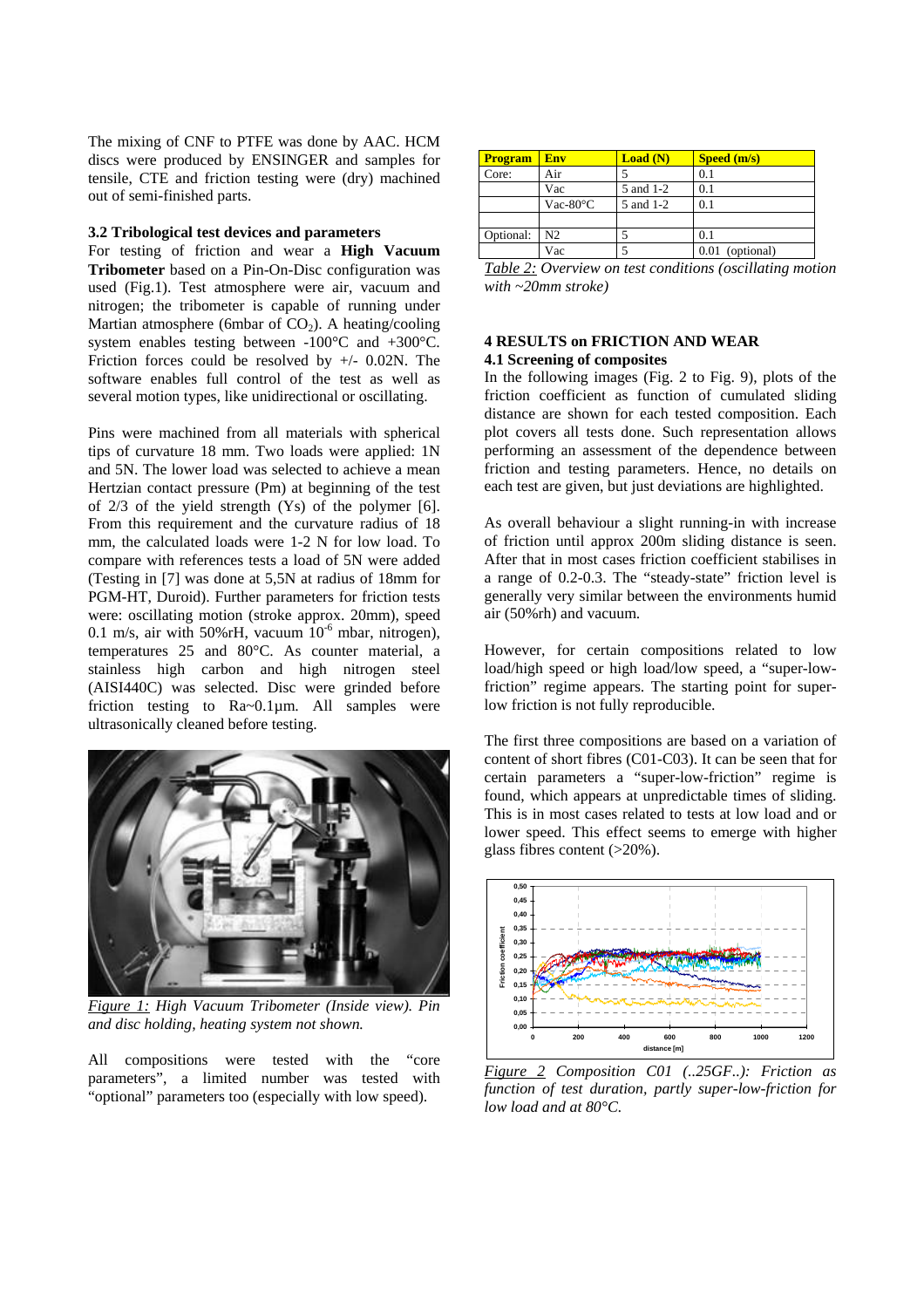

*Figure 3: Composition C02 (..20GF..): Friction as function of test duration, partly super-low-friction for low load/high speed and high load/low speed (all at RT).* 



*Figure 4: Composition C03 (..15GF..): Friction as function of test duration, super-low-friction not clearly identified (low load at RT).*

Concerning its microstructure Ref-Material-P2 seems to be close to C01-C02 regarding size of hard fillers and the addition of  $MoS<sub>2</sub>$ . Its behaviour is quite similar to C02: super-low friction emerging for low load or low speed.



*Figure 5: Ref-Material-P2: Friction as function of test duration, partly super-low-friction for low load/high speed and high load/low speed (all at RT), similar to C02.* 

In the next compositions the shape of the hard fillers were varied. Composite C06 has as hard filler SiO2 particles. Here, the super-low-friction regime is found in almost all cases: not only at low load but also at high loads, and on both temperatures (RT and 80°C).



*Figure 6: Composition C06 (…25SiO2…): Friction as function of test duration, super-low-friction in almost all tests.* 

In the last two composites, fibres of different size were used. C09 is filled with a mineral fibre being thinner than the glass fibres mentioned above and  $MoS<sub>2</sub>$ . This mixture leads to constant friction being almost independent of all test parameters within 0.17-0.27. No super-low-friction regime is evidenced.



*Figure 7: Composition C09(..15MF..): thin mineral fibre and MoS<sub>2</sub>.* 

Composite C10 is filled only with carbon nano fibres (CNF) and no  $MoS<sub>2</sub>$ . Overall behaviour is similar to above composites, increase during running-in with becoming constant with time. Average friction is slightly higher (0.25-0.33) than for the C09 but also independent from test parameters. Only in air a step is seen. (it will have to be confirmed if this is significant or statistical spread.)



*Figure 8: Composition C10 (..10CNF..): Friction as function of test duration, using CNF without*  $MoS<sub>2</sub>$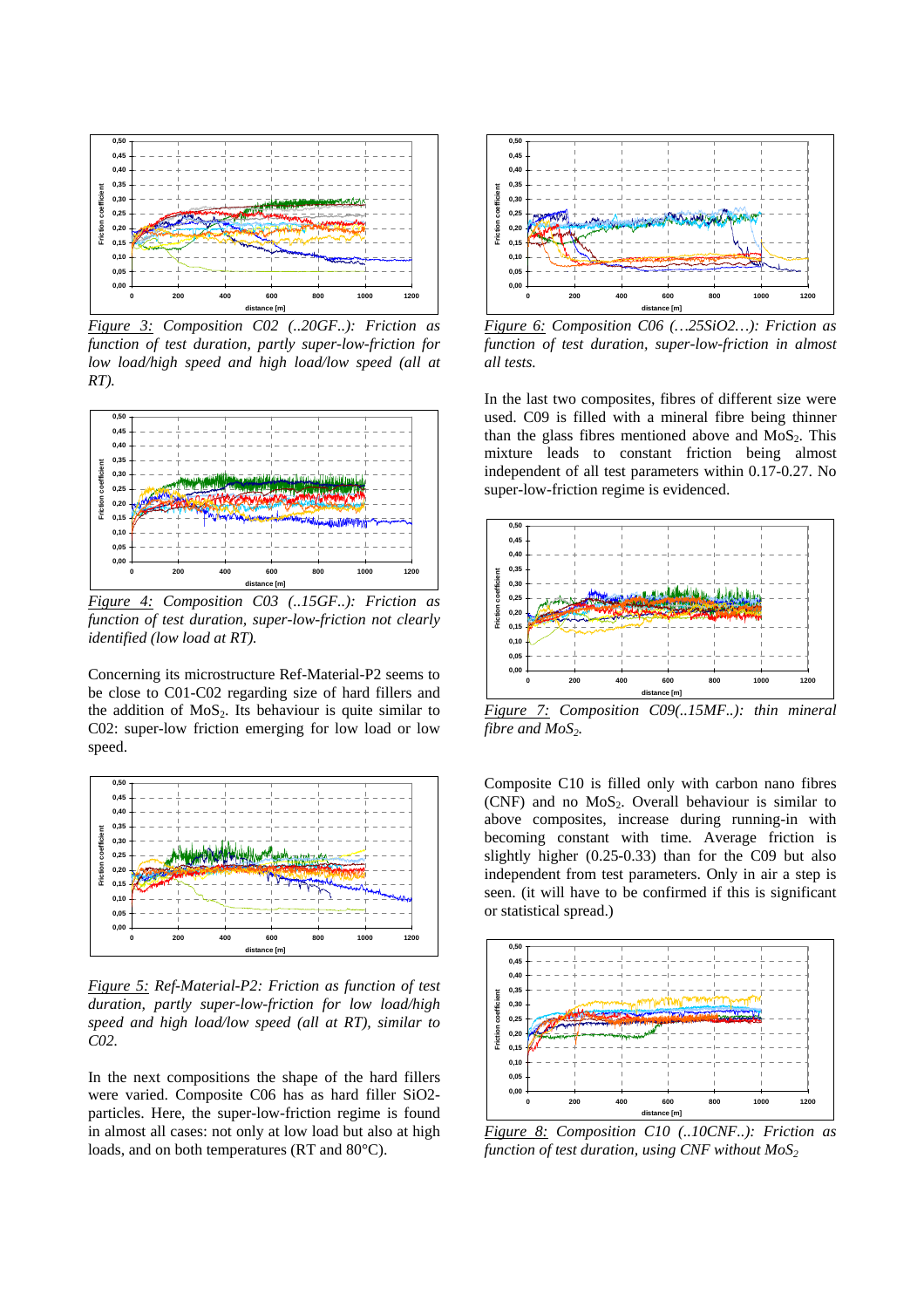Finally, a second reference materials "F1" was tested. It is also based on PTFE filled with glass fibres and  $MoS<sub>2</sub>$ . The exact composition was not communicated by the supplier. Microstructural investigation shows the size of glass fibres being approximately similar to Reference material P2 and composites C01-C03. It shows in principal similar behaviour with super-low-friction at RT (low load). Exception is an increase of friction when testing in N2.



*Figure 9: Ref-Material-F1: Friction as function of test duration, high friction in N2.* 

#### **4.2 Mean friction**

Each test was assessed defining the "steady state phase" from its end. It means in case of the super low friction regimes, the "steady state phase" represents this regime. From this whole "steady state phase" an average value and the peak value were calculated. (Figure A1 in the Annex shows all derived values.)

Again overall trends are of interest. It has to be concluded that the chosen compositions revealed almost similar mean friction being close to 0.2. The composites C09 and C10/C11 show the narrowest scattering of friction coefficients in all test conditions.

Composites with large glass fibres (C01,C02, C03, P2 and  $\overline{F}2$ ) combined with  $MoS<sub>2</sub>$  show the appearance of super-low-friction regimes. Also composites with combination of  $SiO<sub>2</sub>$ –particles and MoS<sub>2</sub> (C06, C07) seem to promote this super-low friction.

Composites with smaller fibres (C09) or CNF only (C10, C11) do not show this regime.

This effect is not reported in literature [11] on Duroid or PGM-HT. However, testing in [11] was done at higher loads.

The super-low-friction regime is found preferably at low loads (1-2N) with friction coefficients in range of 0.07-0.12. It has to be said, that this super-low-friction regime was not reproducible. (This friction coefficient is close to that of pure PTFE or pure  $MoS<sub>2</sub>$ .)

#### **4.3 Wear factors**

Wear factors were determined by measuring the diameter of the contact areas on the pins after testing. From that the lost volume of the sphere was calculated and divided by the test load and the cumulated sliding distance.

Again an overview on trends is being discussed. (please refer to figure A2 in the Annex). Generally, all compositions show reasonable low wear factors in range of  $10^{-5}$  to  $10^{-6}$  mm<sup>3</sup>/Nm compared to pure PTFE  $(>>10^{-4}$  mm<sup>3</sup>/Nm, would mean a values of >1000 if added to Fig. A2 in Annex).

The compositions C09, P2, F1 show overall test conditions the lowest wear factor of 5 to 10 (times  $10^{-6}$ mm<sup>3</sup>/Nm) with some scattering to 20. These values are around or lower than reported for Duroid in [11]. (See Fig. A2 in Annex.)

For composites C1-C3 higher wear rates are visible 5 to 25 (times  $10^{-6}$ mm<sup>3</sup>/Nm). The only trend can be seen for these C1-C3: when decreasing the glass fibre amount from 25 to 15m% the wear factor at high temperatures decreases.

The lowest wear factors combined with lower scattering are found for C10/C11 (based on CNFs only). Partly high wear rates can be seen in the composites with  $SiO<sub>2</sub>$ particles (C06/C07). This would fits to literature, when stating that round fillers are not that efficient as "long" ones.

#### **4.4 Discussion – Wear tracks on discs**

As discussed in literature the shape of wear tracks is of interest. A selection of wear tracks were investigated by optical microscopy. At first glance, during start of testing grooves on the steel discs are filled with transfer particles. In case of longer testing and/or higher loads the transferred amount increases. In general, the tracks show dark brown appearance (except for a track with pure PTFE where gross amounts of flakes are attached).

A determination of the transfer film by SEM was not possible. This means that the transfer films are too thin to be detected by SEM. The only way to "see" the tracks is by use of a so-called in-lens detector, which turns the SEM to be more sensitive to near surface features. But any EDAX analysis does not show transfer elements (like Mo/S, F).

### **4.5 Discussion - Influence of parameters**

**Contact pressure / Load:** there is an influence of load on friction visible for composites with glass fibres of larger diameter (C01-C03, P2, F1). Following the current results, a low friction regime may occur after some running time. This effect is not fully reproducible at moment. It is more likely when testing at low loads (so far not done in literature, e.g. [8]). However, in some cases after longer testing times it also occurred at higher loads. The effect was also visible in particle filled composites (C06/C07), but there it was combined with definitely higher wear.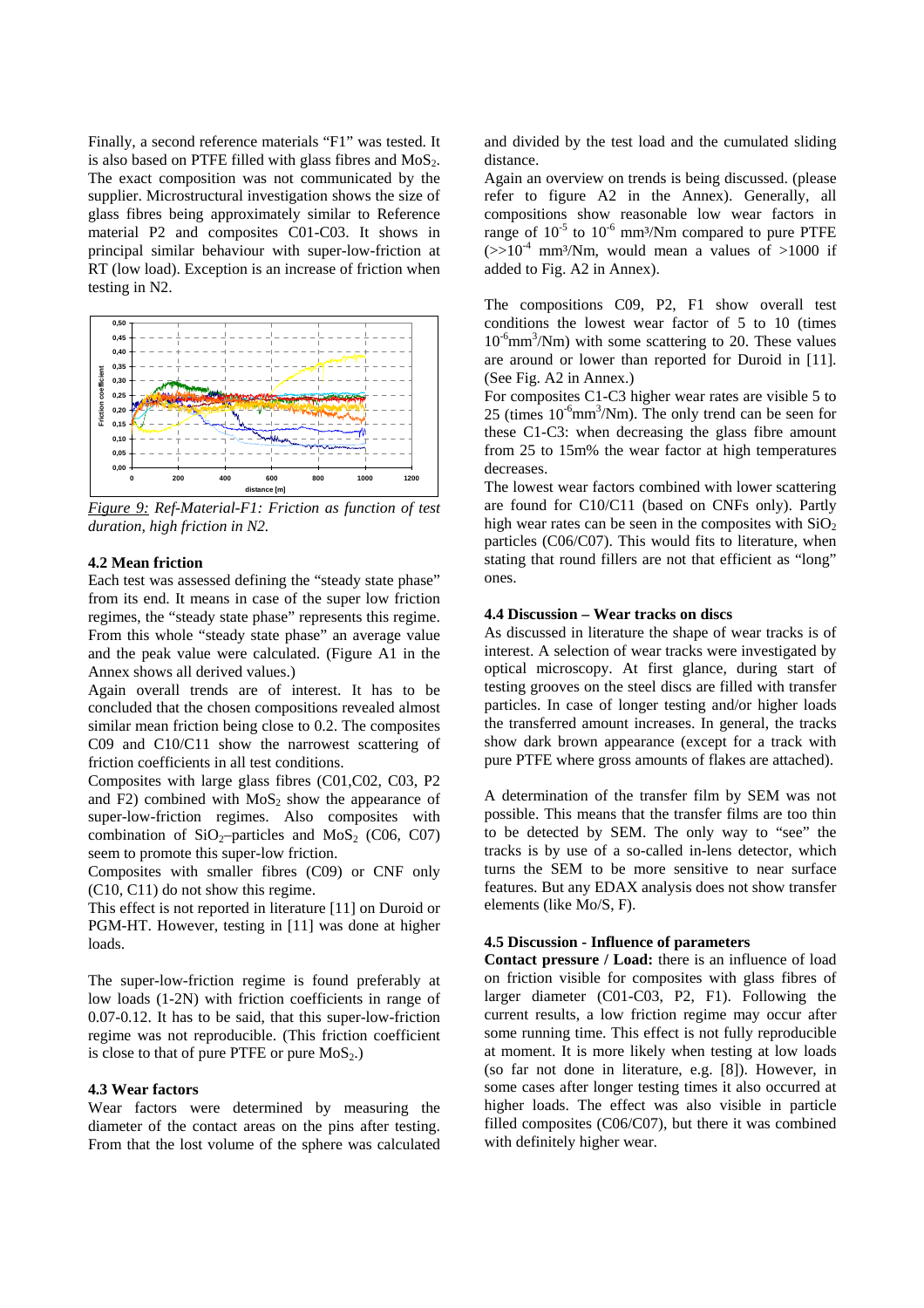**Reversible effect by load:** It is worthwhile to mention that the super-low-friction appears after some time of sliding, i.e. after some wear. This leads to the assumption that this decrease of friction is related to the contact pressure falling under a certain critical value. At first glance, the important question is if this effect is reversible. Using composite C02, a test a low load (1- 2N) was started. The effect occurred at  $\sim 600$ m sliding duration. Then the load was increased to 10N and the effect vanished immediately, i.e. friction increased to typical levels of~0.2. It is concluded that a change in loads during running may change the friction, might lead to improper control in drives.

After increase of the load, also a higher wear rate was measured. (for this test the shortening of the pin was measured on-line. The lower plot shows the shortening of the pin, the slope during the first part of the test at low load shows a lower slope than the second part at high load). This means that during high loads higher friction is seen, but also more extraction of solid lubricant.



*Figure 9: Composite C02 (..20GF..): Super-low-friction at low loads disappears after increase of load. Linear wear is high for higher load (steeper slope on the right)* 

Speed: only selected composites were tested under high load at lower speed (0.01m/s). There is again an influence between larger fibres and low speed visible: composites with glass fibres of larger diameter (C02, P2, F1) show definite super-low friction, whereas small fibres (C09) do not (within current testing distance).

**Temperature (+80°C):** in general, the typical friction in range of 0.2 is observed in almost all conditions and composites. Only exceptions are for C01 at low loads  $(25\%$  GF) and for  $SiO<sub>2</sub>$  filled composites at all loads.

Looking on wear factors the lowers scattering at low values is seen for C09 and C10/C11. The only trend is visible for the C01-C03: when increasing the fibres content the wear increases (only at higher temperature not at room temperature). The average friction coefficients are lower than reported for Duroid @60° by [11] being ~0,38.

### **5. CONCLUSION**

The first main objective of this study was to define a set of compositions considering on one hand successful materials like Duroid and materials being currently in use but also with a wider scope on fillers considering knowledge from literature and experience.

Secondly, new compositions were designed to target low friction and appropriate wear in vacuum until +80°C and to a lower extend for low friction in air.

Overviewing test results on material level so far, encouraging properties are seen for all formulations: in all cases wear rates were definitely lower than for pure PTFE. The highest wear rates were found for particle fillers  $(SiO<sub>2</sub>)$  at RT, followed by C01 (25GF). This means that the strategy for selection of fillers was successful, underlining that fibre-like fillers are more effective.

Composite material (C02) with PTFE/ Glass fibres/  $MoS<sub>2</sub>$  with 20m% glass fibres shows similar friction and wear rate than a US material (P2) and European material (F1).

Composite material (C09) with PTFE/ Mineral fibres/  $MoS<sub>2</sub>$  with much smaller diameter mineral fibres (C09), compared with the glass fibres of materials like C02, shows similar friction and wear rate than Duroid5813.

All composites with larger glass fibres (C01,C02,C03,P2,F1) show a load dependent friction coefficient. This effect seems - at first glance - to be reversible.

SiO2-Particles as fillers did not show improvement compared to all fibres (even despite of  $MoS<sub>2</sub>$  having been added).

The composite (C09) with mineral fibres (of smaller diameter than the glass fibres) show most homogenous friction and does not show a load dependence of the friction coefficient.

Apart from standard formulations based on glass fibres, nanofibres might be an interesting option, as friction is found almost independent of environments/temperature and independent of load  $(\sim 0.25-0.3$  even without  $MoS<sub>2</sub>$ ).

**Summarising all results, it can be concluded that on material level promising alternatives to current commercial PTFE-based materials could be identified. Moreover, two candidates may allow a new material being closer to Duroid than the commercial materials.**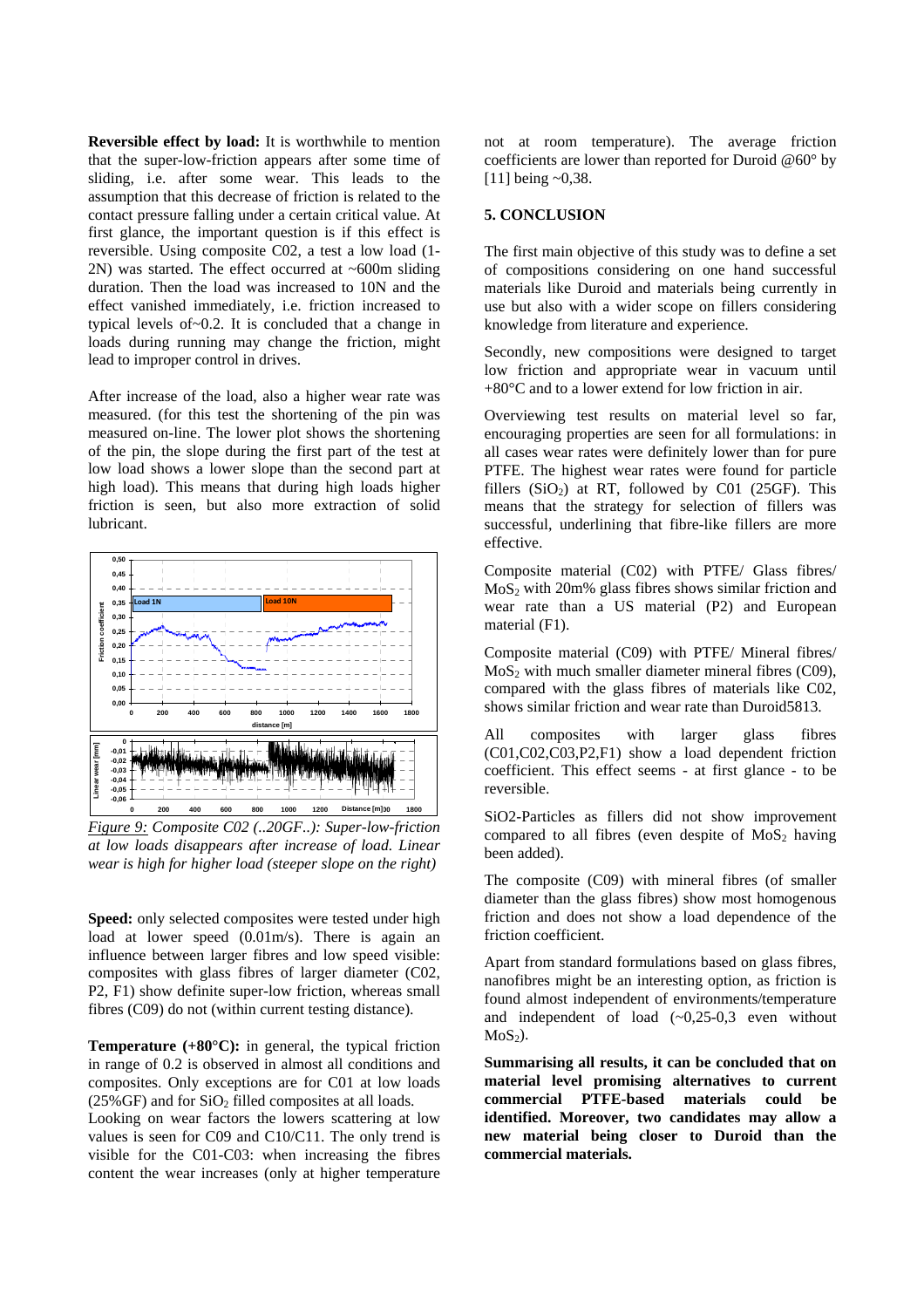### **REFERENCES**

[1] Space Tribology Handbook, E. Roberts, ESTL, 1997.

[2] Blanchet T., Kennedy F., Wear (1992), 152-229 [3] Klaas N.V:, et al. " The tribological behaviour of glass filled polytetrafluoroethylene", Tribology filled polytetrafluoroethylene", Tribology International 38 (2005).

[4] European Cooperation for Space Standardisation: Standard ECSS-E-30 Part 8: Mechanical – Materials. [5] "Specification polymer SLC Material Require-

ments", in ESA Project "Self-lubricating composites

(SLC) for medium temperatures in space", H. Bieringer, E. Kubinger, A. Merstallinger, Report 2002.

[6] Contact mechanics, Johnson, K. L., Cambridge University Press, 1985

[7] "RT/Duroid 5813 Replacement Investigation";

Cunningham J., Rowntree R.A., Proc. 7th European Space Mechanisms & Tribology Symposium, ESTEC Noordwijk, 1997.

[8] "Tribologische Polymer-Werkstoffe in spezieller Umgebung (Vakuum)", H. Bieringer, M. Ungerank, A. Merstallinger, Proc. ÖTG Symposium 2002, Wr.Neustadt, Nov. 2002.

# **ACKNOWLEDGEMENT**

Acknowledgement: the presented results were achieved within an actual project financed by the European Space Agency (ESA): "SLPMC- Self Lubricating Polymer Matrix Composites based on P-M-G", Contract No. 4000104734/11/NL/PA.